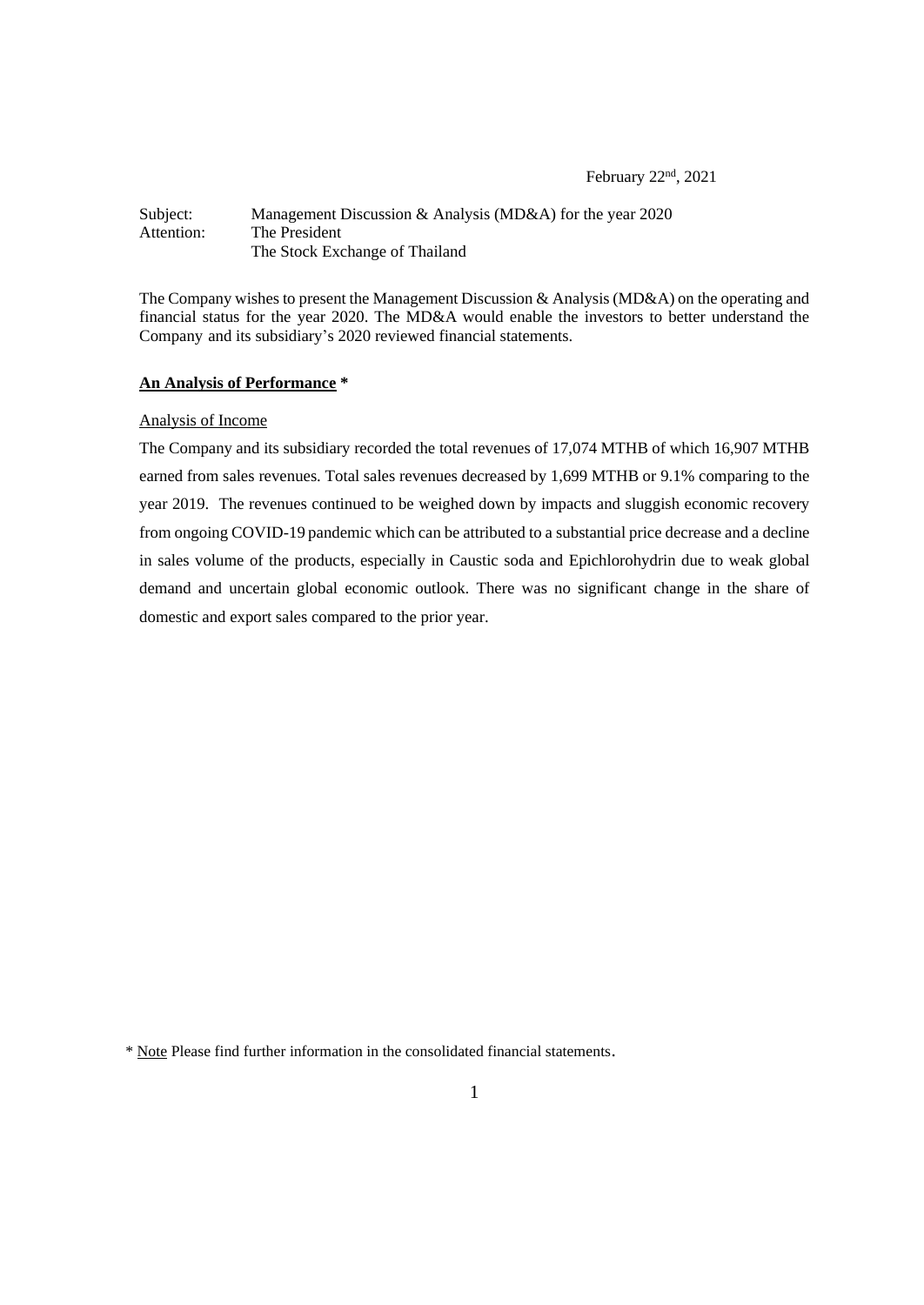|                                        | 2020        |               | 2019        |               |
|----------------------------------------|-------------|---------------|-------------|---------------|
| <b>Sales Revenues</b>                  | <b>MTHB</b> | $\frac{0}{0}$ | <b>MTHB</b> | $\frac{0}{0}$ |
| <b>Domestic Sales</b>                  |             |               |             |               |
| 1. PVC Resins                          | 5,841       | 34.5          | 5,385       | 28.9          |
| 2. Caustic Soda                        | 1,996       | 11.8          | 2,753       | 14.8          |
| 3. VCM                                 | 1,333       | 7.9           | 1,450       | 7.8           |
| 4. ECH                                 | 791         | 4.7           | 888         | 4.8           |
| 5. Others                              | 68          | 0.4           | 126         | 0.7           |
| <b>Total Domestic Sales</b>            | 10,029      | 59.3          | 10,602      | 57.0          |
| <b>Export Sales</b>                    |             |               |             |               |
| 1. PVC Resins                          | 3,457       | 20.4          | 3,662       | 19.7          |
| 2. Caustic Soda                        | 19          | 0.1           |             |               |
| 3. VCM                                 |             |               |             |               |
| 4. ECH                                 | 3,401       | 20.1          | 4,342       | 23.3          |
| <b>Total Export Sales</b>              | 6,877       | 40.7          | 8,003       | 43.0          |
| <b>Domestic and Export Sales</b>       |             |               |             |               |
| 1. PVC Resins                          | 9,299       | 55.0          | 9,046       | 48.6          |
| 2. Caustic Soda                        | 2,015       | 11.9          | 2,753       | 14.8          |
| 3. VCM                                 | 1,333       | 7.9           | 1,450       | 7.8           |
| 4. ECH                                 | 4,192       | 24.8          | 5,230       | 28.1          |
| 5. Others                              | 68          | 0.4           | 126         | 0.7           |
| <b>Total Domestic and Export Sales</b> | 16,907      | 100.0         | 18,605      | 100.0         |

# Analysis of Cost and Expenses

- 1. In 2020, Cost of sales was 13,316 MTHB, decreased by 870 MTHB or 6.1% comparing to the year 2019 which was consistent with the lower sales volume and the drastic decrease of Ethylene from ample supply and lower crude oil price.
- 2. In 2020, Distribution costs and Administrative Expenses was 1,234 MTHB, decreased by 164 MTHB or 11.7% comparing to 2019 mainly from lower transportation costs, which led by decrease of export sales volume, plus lower loss from assets disposal.
- 3. The company and its subsidiary recorded income tax expense of 256 MTHB which mainly from reversal of deferred tax assets due to utilization of unused tax losses brought forward from previous year.
- \* Note Please find further information in the consolidated financial statements.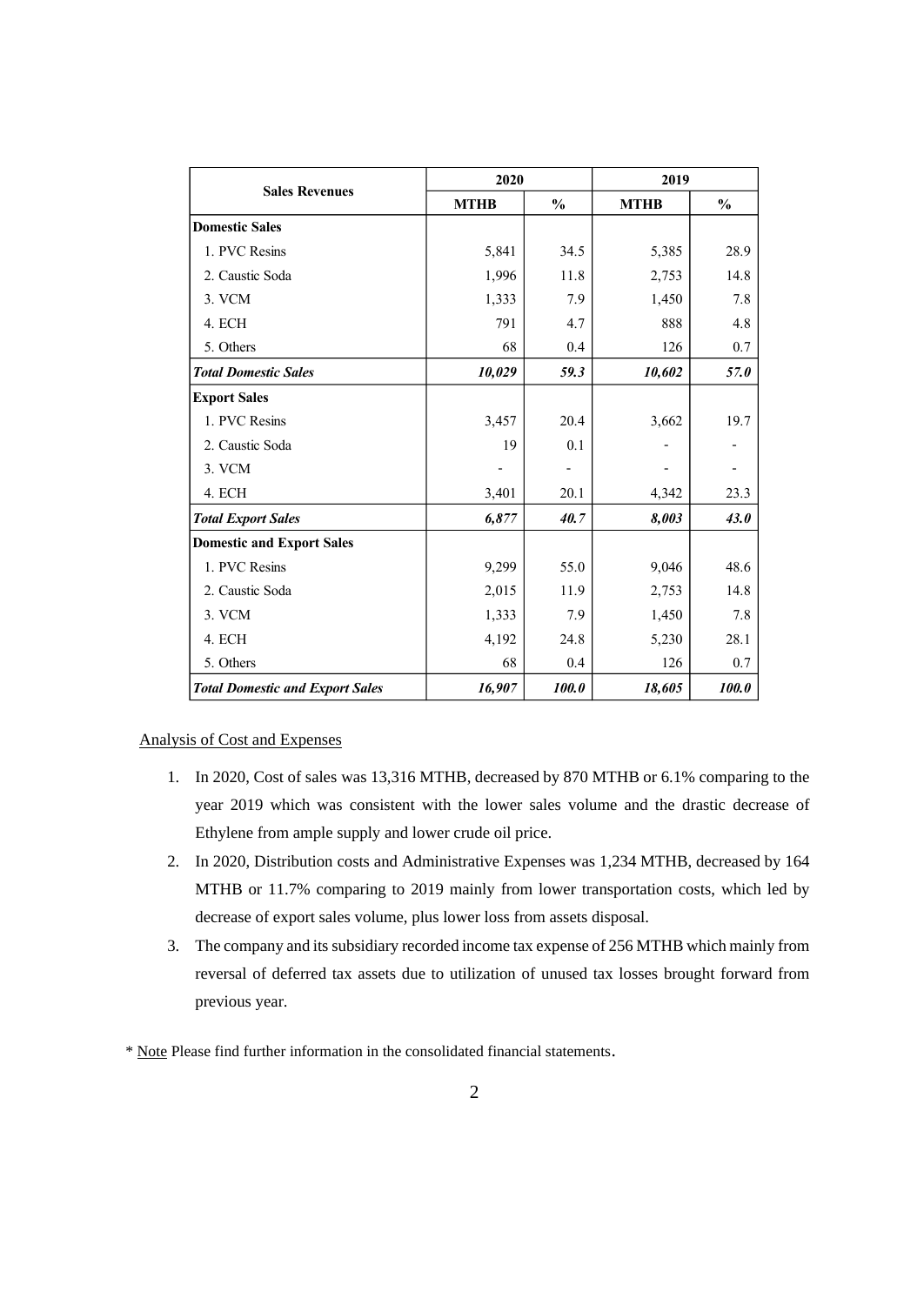### Summary of Performance

For the year 2020, the Company and its subsidiary recorded gross profit of 3,590 MTHB, decreased by 828 MTHB or 18.7% comparing to 2019. This decrease was mainly attributable to the significant drop in Caustic Soda price and Epichlorohydrin spread margin plus the impact of lower sales volume from the COVID-19 pandemic.

The Company and its subsidiary recorded net profit of 2,173 MTHB, dropped by 40.2 % or 1,463 MTHB comparing to the previous year, this was due mainly to unpleasant gross profit as mentioned above, plus income tax expense from reversal of deferred tax assets.

### **An Analysis of Financial Status \***

#### Analysis of Assets

As at 31 December 2020, the Company and its subsidiary had 26,401 MTHB of the total assets, which was increased 2,843 MTHB or 12% from prior year.

Details of the major changes were following:

- 1. As at 31 December 2020, the Company and its subsidiary had net cash and cash equivalents amounting to 7,759 MTHB, decreasing 2,751 MTHB or 26.2% comparing to 10,510 MTHB at the end of 2019 due to classification of short-term investment to be "Other current financial asset" amounting 4,350 MTHB. (see further information in analysis of cash flow)
- 2. The balance of trade and other current receivables at the end of 2020 was 2,641 MTHB, increasing by 266 MTHB comparing to 2,376 MTHB at the end of 2019. Most of the receivables were not yet due. For the corresponding bad debt, the Company and its subsidiary had already set sufficient provision.
- 3. The Company and its subsidiary had net inventories at the end of 2020 amounting to 1,136 MTHB, aligned with the value as of the year 2019.
- 4. At the end of 2020, the Company and its subsidiary had net property, plant and equipment, right-of-use assets and intangible assets amount of 9,758 MTHB or increasing by 1,252 MTHB

\* Note Please find further information in the consolidated financial statements.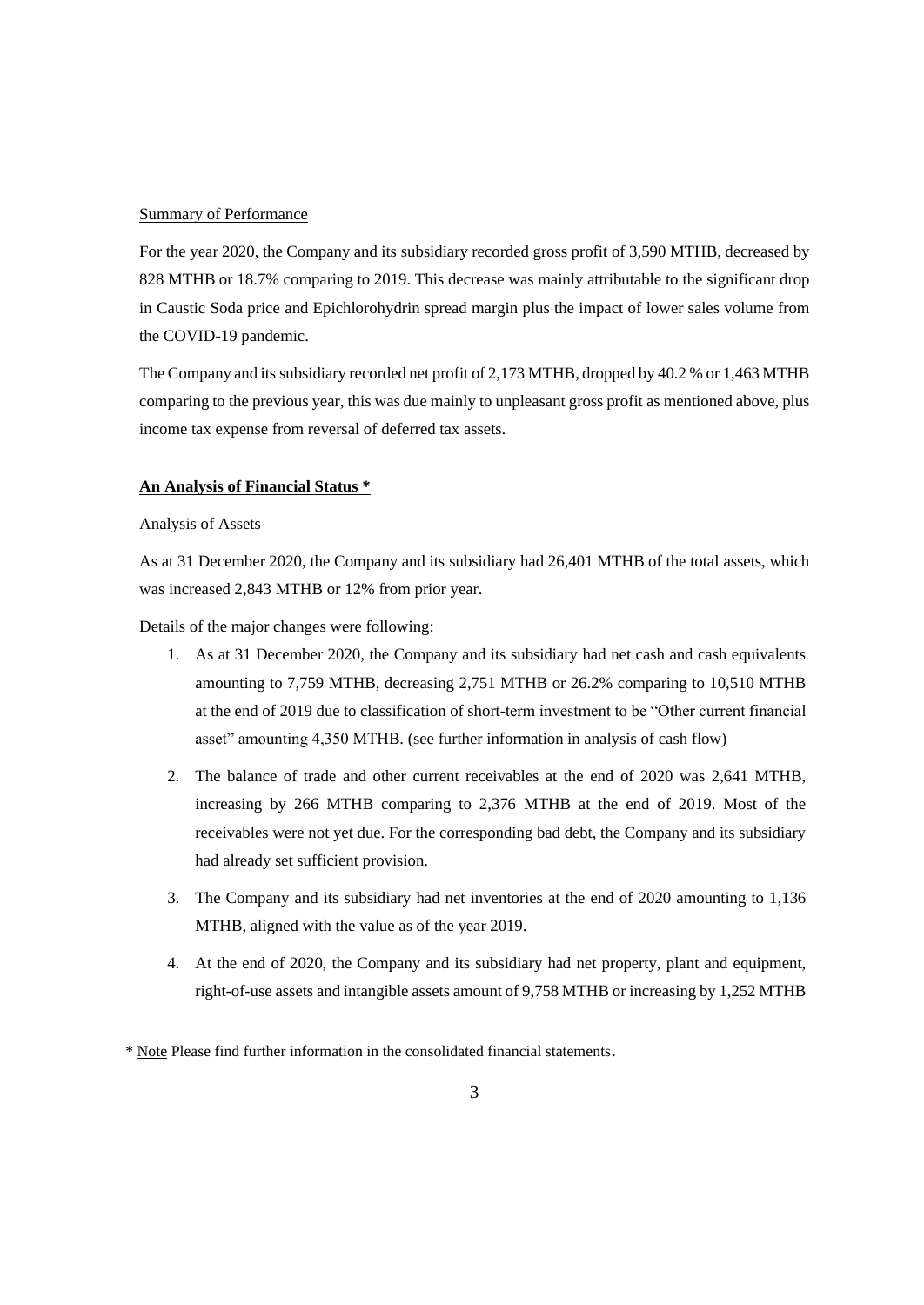comparing to 8,505 MTHB at the end of 2019, mainly from recognition of right-of-use assets from TFRS16-Leases adoption in 2020 and normal depreciation offset with asset acquisitions during the year.

5. The balance of deferred tax assets at the end of 2020 was 275 MTHB, decreasing by 235 MTHB compared to 511 MTHB in the prior year due to the utilization of tax losses carry forward.

### Analysis of Liabilities

The Company and its subsidiary had total liabilities at the end of 2020 amount of 4,045 MTHB which increased by 2,327 MTHB or 135% compared to the previous year. The main factors for the increase in the liabilities attributable to lease liabilities resulting from TFRS16-Leases adoption.

### Analysis of Shareholders' Equity

As at 31 December 2020, the shareholders' equity was 22,356 MTHB which increased by 516 MTHB or 2.4% comparing to 21,840 MTHB at the end of 2019. The change was due to recording of net profit of 2020, partially offset with dividend paid to its shareholders.

## Analysis of Cash Flow

As of 31 December 2020, the Company and its subsidiary's Statement of cash flows presented 7,759 MTHB of cash and cash equivalents. The sources and uses of funds were following:

- 1. In 2020, the Company and its subsidiary generated positive cash flow from operating activities of 4,050 MTHB which decreased by 822 MTHB or 17% comparing to 2019. This was due mainly to a decrease in operating profit this year.
- 2. In 2020, the net cash flow used in investing activities was 4,933 MTHB, increased by 4,572 MTHB comparing to its amount of 362 MTHB in 2019 mainly due to investment in time deposit and bill of exchange.

\* Note Please find further information in the consolidated financial statements.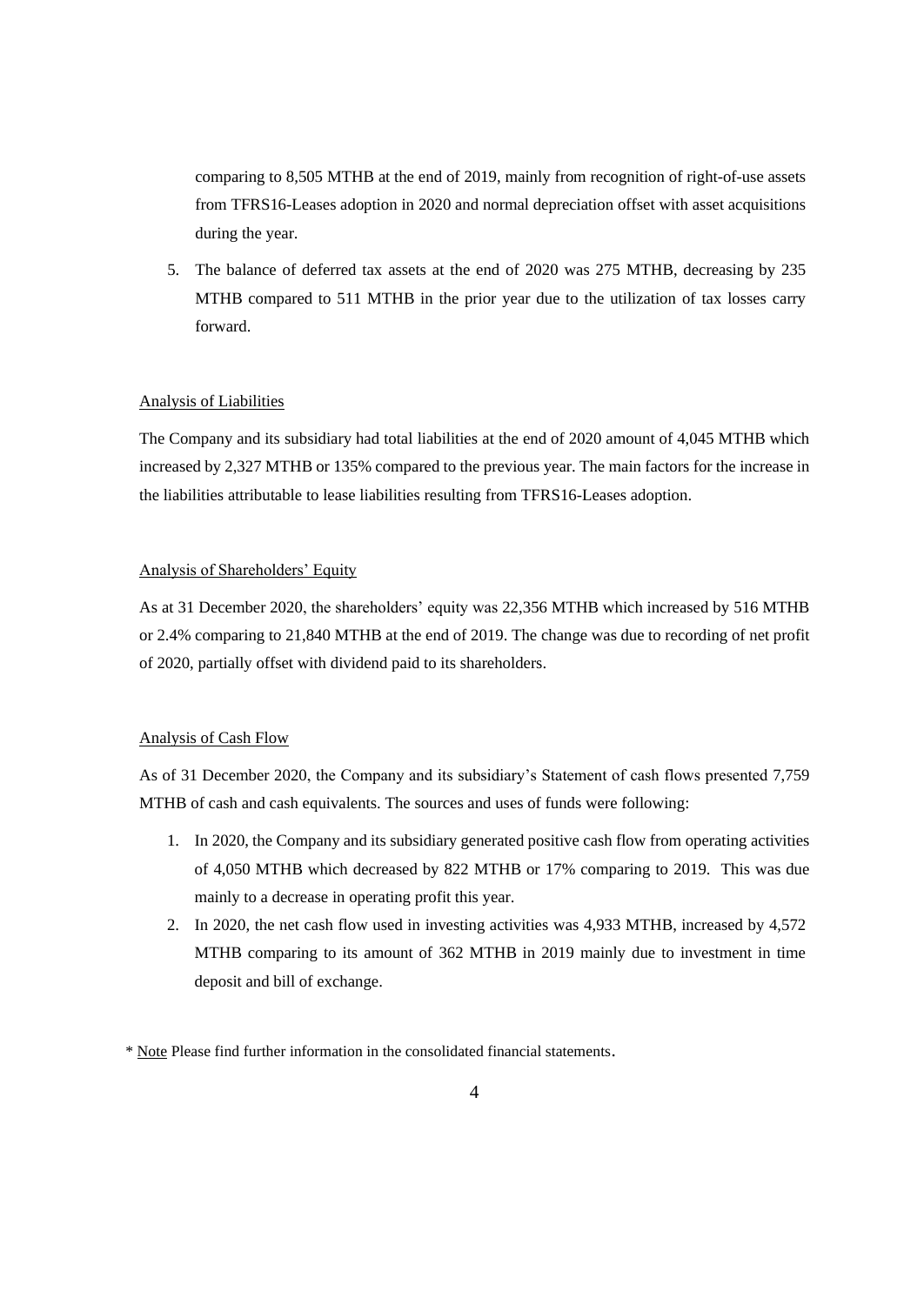3. In 2020, the net cash flow used in financing activities amounting to 1,866 MTHB which was the dividends paid to shareholders and payment of lease liabilities.

| Net cash flow from operating activities                      |                | 4,050 MTHB     |
|--------------------------------------------------------------|----------------|----------------|
| Net cash flow used in investing activities                   |                | $(4,933)$ MTHB |
| Net cash flows used in financing activities                  | $(1,866)$ MTHB |                |
| Effect of exchange rate changes on cash and cash equivalents | (2)            | <b>MTHB</b>    |
| Net increase in cash and cash equivalents                    | (2,751)        | <b>MTHB</b>    |

<sup>\*</sup> Note Please find further information in the consolidated financial statements.